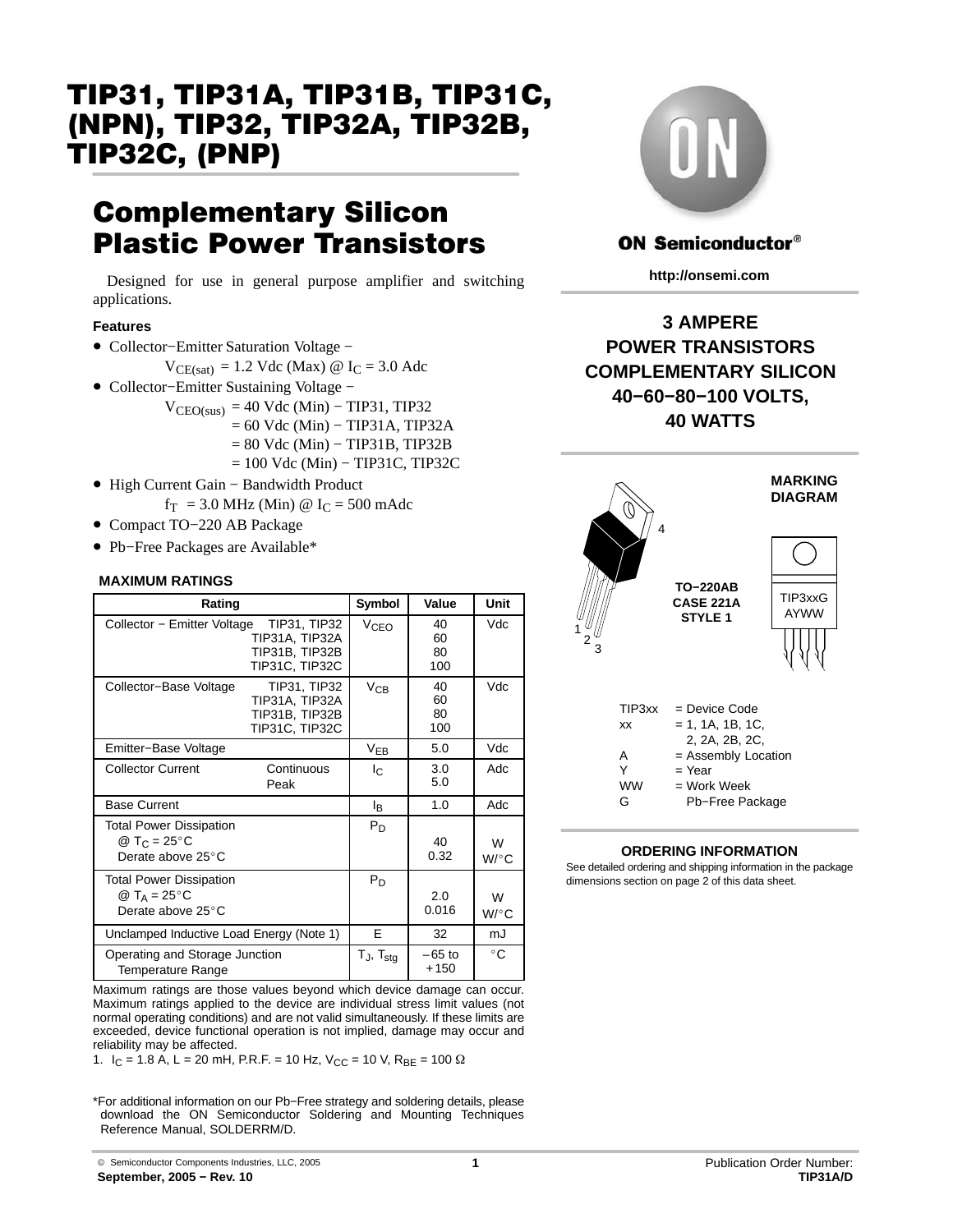# **TIP31, TIP31A, TIP31B, TIP31C, (NPN), TIP32, TIP32A, TIP32B, TIP32C, (PNP)**

#### THERMAL CHARACTERISTICS

<span id="page-1-0"></span>

| <b>Characteristic</b>                   | <b>Symbol</b>          | Max   | Unit          |
|-----------------------------------------|------------------------|-------|---------------|
| Thermal Resistance, Junction-to-Ambient | $R_{\theta,JA}$        | 62.5  | $\degree$ C/W |
| Thermal Resistance, Junction-to-Case    | $R_{\theta \text{JC}}$ | 3.125 | $\degree$ C/W |

| <b>Characteristic</b>                                                                         |                                |                       | Min                      | <b>Max</b>               | <b>Unit</b> |
|-----------------------------------------------------------------------------------------------|--------------------------------|-----------------------|--------------------------|--------------------------|-------------|
| <b>OFF CHARACTERISTICS</b>                                                                    |                                |                       |                          |                          |             |
| Collector-Emitter Sustaining Voltage (Note 2)                                                 | TIP31, TIP32                   | V <sub>CEO(sus)</sub> | 40                       | —                        | Vdc         |
| $(I_C = 30 \text{ m}$ Adc, $I_B = 0$ )                                                        | TIP31A, TIP32A                 |                       | 60                       |                          |             |
|                                                                                               | TIP31B, TIP32B                 |                       | 80                       |                          |             |
|                                                                                               | TIP31C, TIP32C                 |                       | 100                      |                          |             |
| Collector Cutoff Current ( $V_{CF}$ = 30 Vdc, $I_B$ = 0)                                      | TIP31, TIP32, TIP31A, TIP32A   | <sup>I</sup> CEO      | -                        | 0.3                      | mAdc        |
| $(V_{CF} = 60$ Vdc, $I_R = 0$ )                                                               | TIP31B, TIP31C, TIP32B, TIP32C |                       | $\qquad \qquad$          | 0.3                      |             |
| <b>Collector Cutoff Current</b>                                                               |                                | <b>I</b> CES          |                          |                          | μAdc        |
| $(V_{CF} = 40$ Vdc, $V_{FR} = 0$ )                                                            | TIP31, TIP32                   |                       |                          | 200                      |             |
| $(V_{CF} = 60$ Vdc, $V_{FB} = 0)$                                                             | TIP31A, TIP32A                 |                       | -                        | 200                      |             |
| $(V_{CF} = 80$ Vdc, $V_{FR} = 0$ )                                                            | TIP31B, TIP32B                 |                       |                          | 200                      |             |
| $(V_{CF} = 100$ Vdc, $V_{FR} = 0$ )                                                           | TIP31C, TIP32C                 |                       |                          | 200                      |             |
| Emitter Cutoff Current ( $V_{BE}$ = 5.0 Vdc, $I_C$ = 0)                                       |                                |                       | —                        | 1.0                      | mAdc        |
| <b>ON CHARACTERISTICS (Note 2)</b>                                                            |                                |                       |                          |                          |             |
| DC Current Gain ( $I_C$ = 1.0 Adc, $V_{CF}$ = 4.0 Vdc)                                        |                                | $h_{FE}$              | 25                       |                          |             |
| $I_C = 3.0$ Adc, $V_{CF} = 4.0$ Vdc)                                                          |                                |                       | 10                       | 50                       |             |
| Collector-Emitter Saturation Voltage ( $I_C$ = 3.0 Adc, $I_B$ = 375 mAdc)                     |                                | $V_{CE(sat)}$         | $\overline{\phantom{m}}$ | 1.2                      | Vdc         |
| Base-Emitter On Voltage ( $I_C$ = 3.0 Adc, $V_{CE}$ = 4.0 Vdc)                                |                                | $V_{BE(0n)}$          | $\overline{\phantom{0}}$ | 1.8                      | Vdc         |
| <b>DYNAMIC CHARACTERISTICS</b>                                                                |                                |                       |                          |                          |             |
| Current-Gain - Bandwidth Product ( $I_C$ = 500 mAdc, $V_{CE}$ = 10 Vdc, $f_{test}$ = 1.0 MHz) |                                | $f_{\rm T}$           | 3.0                      | $\overline{\phantom{0}}$ | <b>MHz</b>  |
| Small–Signal Current Gain ( $I_C$ = 0.5 Adc, $V_{CE}$ = 10 Vdc, f = 1.0 kHz)                  |                                | $h_{fe}$              | 20                       | $\overline{\phantom{0}}$ | -           |
| 2. Pulse Test: Pulse Width $\leq$ 300 µs, Duty Cycle $\leq$ 2.0%.                             |                                |                       |                          |                          |             |

#### **ORDERING INFORMATION**

| <b>Device</b> | Package               | <b>Shipping</b> |
|---------------|-----------------------|-----------------|
| <b>TIP31</b>  | $TO-220$              | 50 Units / Rail |
| <b>TIP31G</b> | $TO-220$<br>(Pb-Free) | 50 Units / Rail |
| TIP31A        | $TO-220$              | 50 Units / Rail |
| TIP31AG       | $TO-220$<br>(Pb-Free) | 50 Units / Rail |
| TIP31B        | $TO-220$              | 50 Units / Rail |
| TIP31BG       | $TO-220$<br>(Pb-Free) | 50 Units / Rail |
| TIP31C        | $TO-220$              | 50 Units / Rail |
| TIP31CG       | $TO-220$<br>(Pb-Free) | 50 Units / Rail |
| <b>TIP32</b>  | $TO-220$              | 50 Units / Rail |
| <b>TIP32G</b> | $TO-220$<br>(Pb-Free) | 50 Units / Rail |
| TIP32A        | $TO-220$              | 50 Units / Rail |
| TIP32AG       | $TO-220$<br>(Pb-Free) | 50 Units / Rail |
| TIP32B        | $TO-220$              | 50 Units / Rail |
| TIP32BG       | $TO-220$<br>(Pb-Free) | 50 Units / Rail |
| TIP32C        | TO-220                | 50 Units / Rail |
| TIP32CG       | $TO-220$<br>(Pb-Free) | 50 Units / Rail |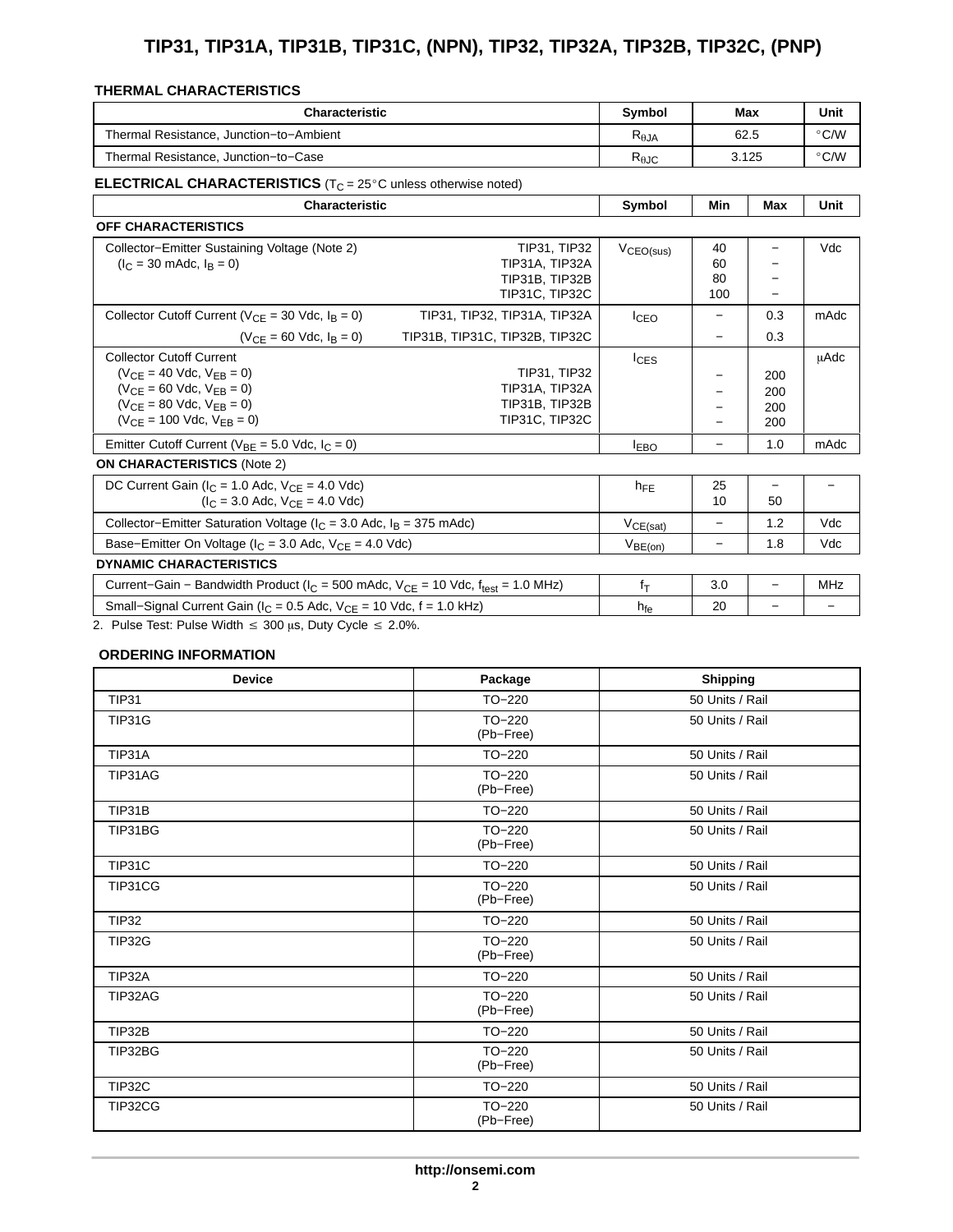## **TIP31, TIP31A, TIP31B, TIP31C, (NPN), TIP32, TIP32A, TIP32B, TIP32C, (PNP)**





 $R_B$  and  $R_C$  VARIED TO OBTAIN DESIRED CURRENT LEVELS.



**Figure 3. Turn−On Time**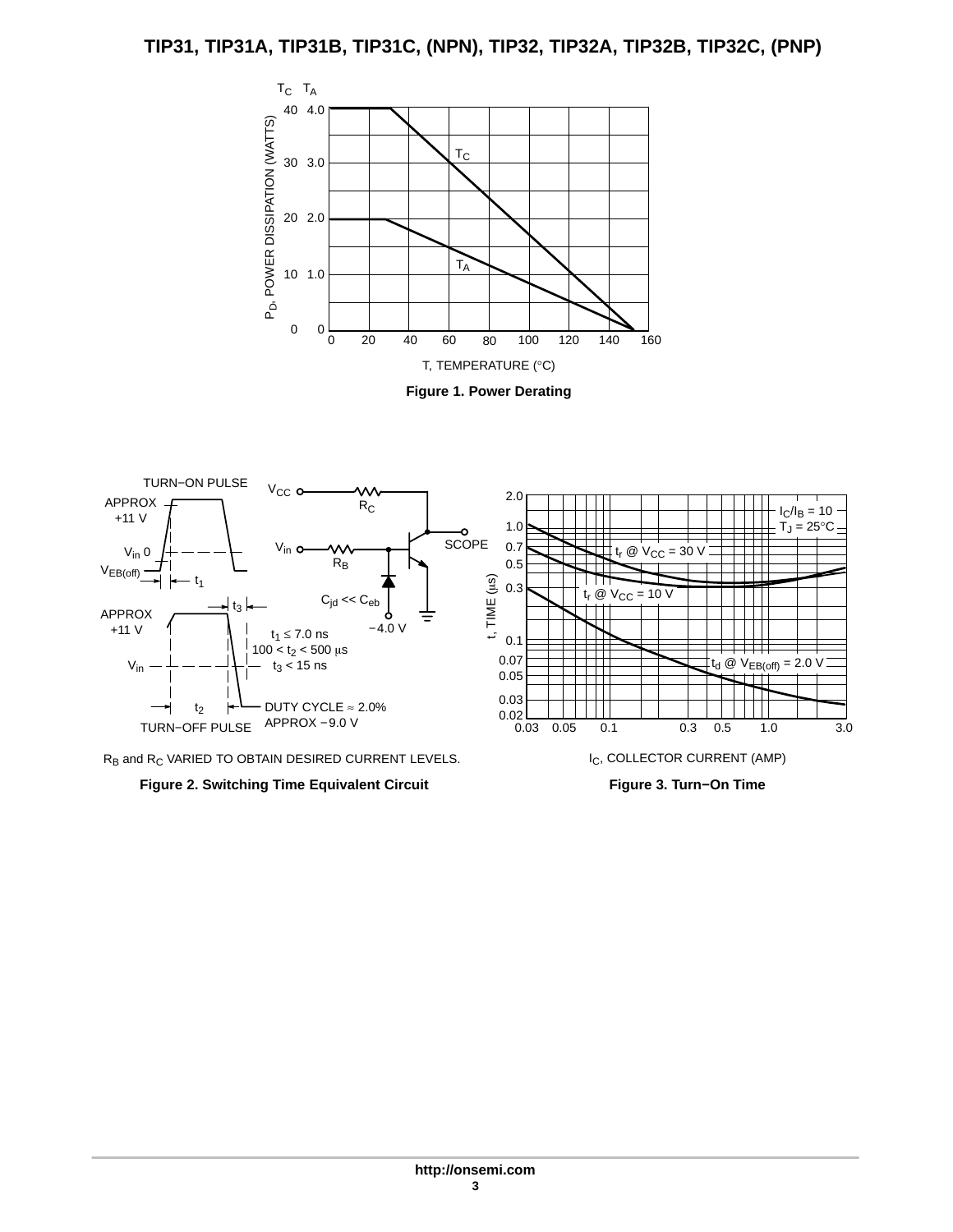**TIP31, TIP31A, TIP31B, TIP31C, (NPN), TIP32, TIP32A, TIP32B, TIP32C, (PNP)**



**Figure 4. Thermal Response**



**Figure 5. Active Region Safe Operating Area**

There are two limitations on the power handling ability of a transistor: average junction temperature and second breakdown. Safe operating area curves indicate  $I_C - V_{CE}$ limits of the transistor that must be observed for reliable operation; i.e., the transistor must not be subjected to greater dissipation than the curves indicate. Example 1. Solved that the data of Figure 5 is based on  $T_{J(pk)} = 150^{\circ}$ C; T<sub>C</sub> is

variable depending on conditions. Second breakdown pulse limits are valid for duty cycles to 10% provided  $T_{J(pk)} \le 150^{\circ}$ C.  $T_{J(pk)}$  may be calculated from the data in  $\leq 150^{\circ}$ C. T<sub>J(pk)</sub> may be calculated from the data in Figure 4. At high case temperatures, thermal limitations will reduce the power that can be handled to values less than the limitations imposed by second breakdown.

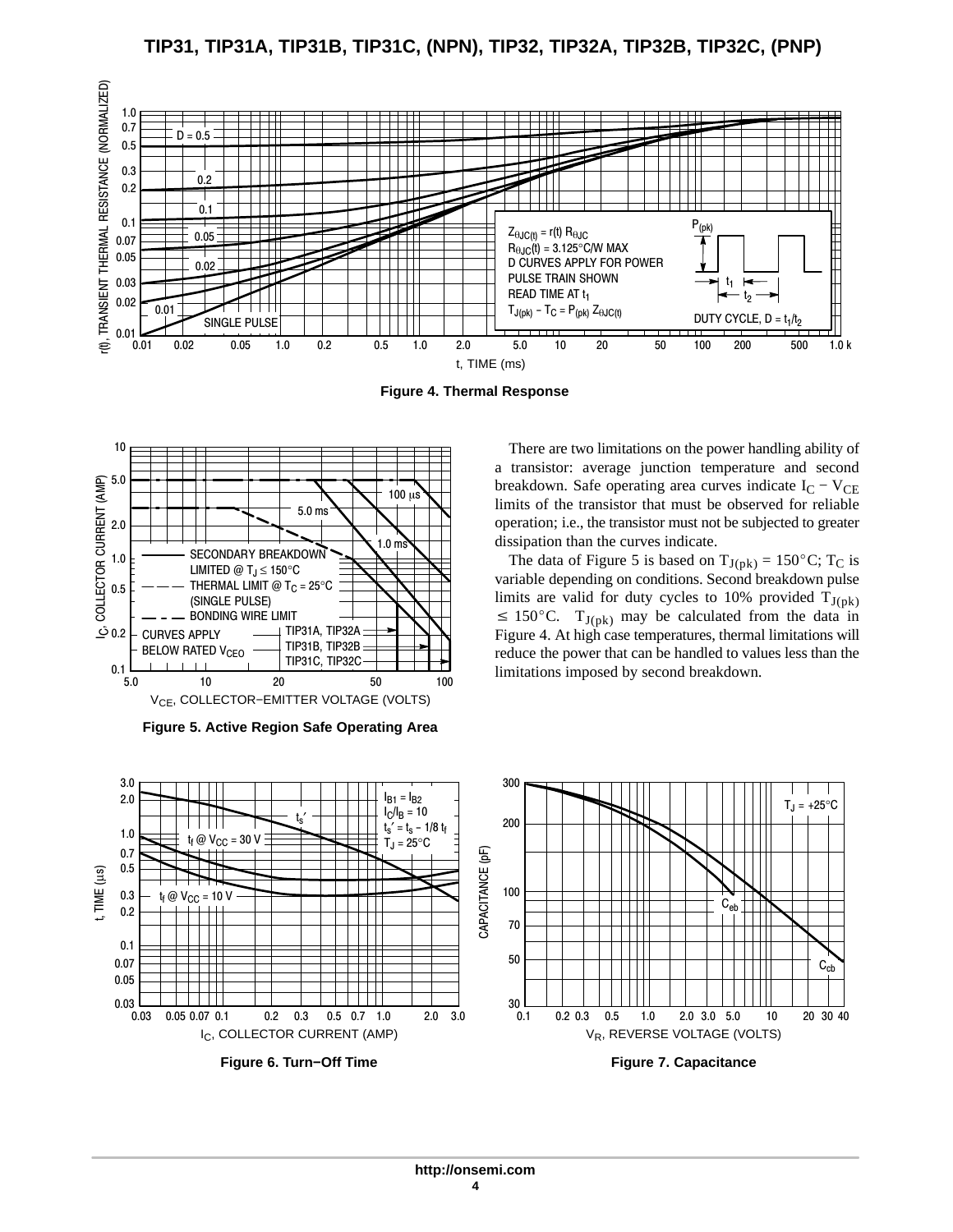**TIP31, TIP31A, TIP31B, TIP31C, (NPN), TIP32, TIP32A, TIP32B, TIP32C, (PNP)**